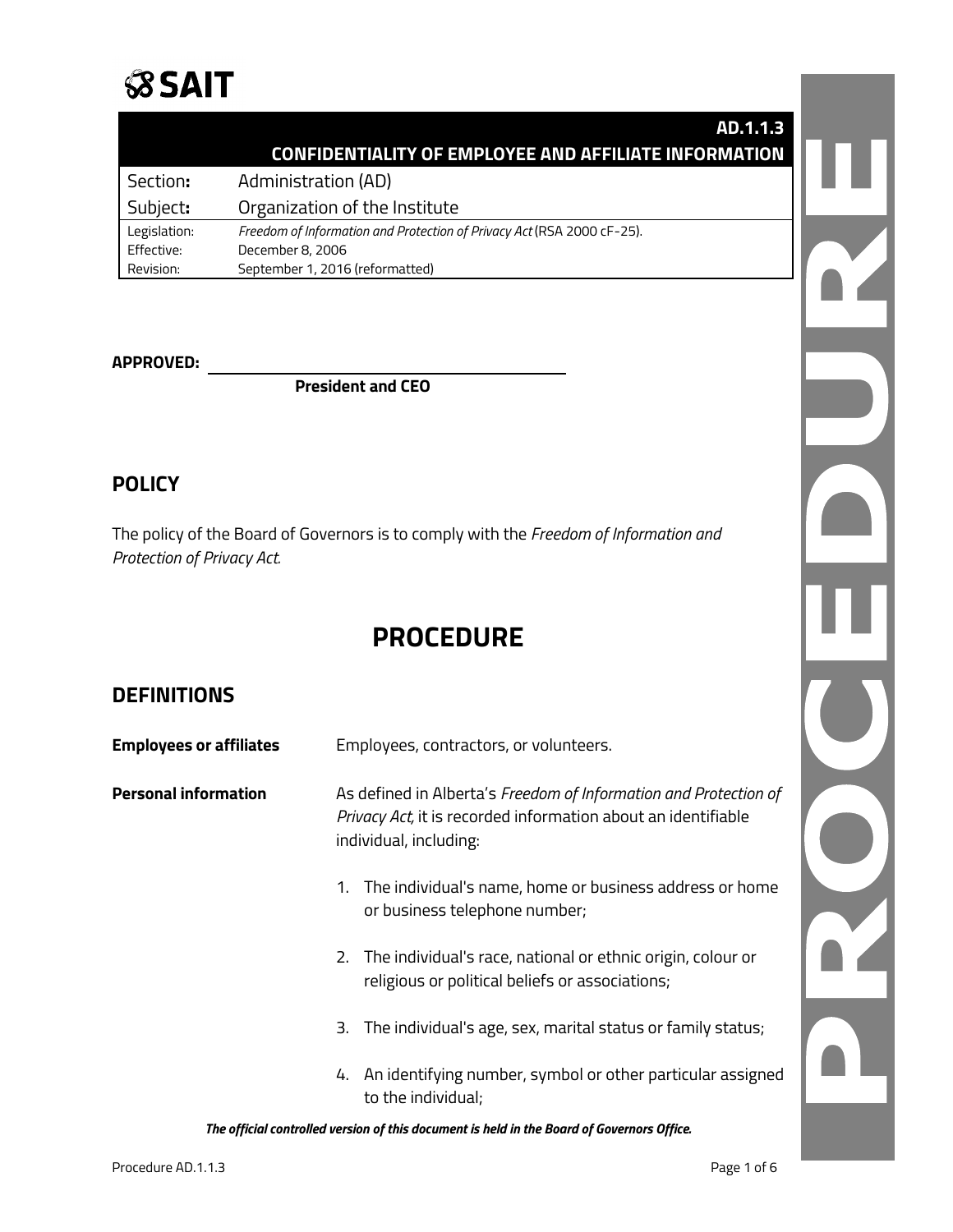# **SSAIT**

- 5. The individual's fingerprints, other biometric information, blood type, genetic information or inheritable characteristics;
- 6. Information about the individual's health and health care history, including information about a physical or mental disability;
- 7. Information about the individual's educational, financial, employment or criminal history, including criminal records where a pardon has been given;
- 8. Anyone else's opinions about the individual; and
- 9. The individual's personal views or opinions, except if they are about someone else.

## **GOVERNING PRINCIPLES**

- 1. SAIT has a legal right to collect, compile, and disclose personal information in order to administer employees and affiliates. SAIT recognizes the need to control the collection, compilation and use of this information.
- 2. All employees and contractors must respect the confidential information about employees and affiliates that they acquire in the course of their work.
- 3. Employees and affiliates have a legal right of access to and privacy of their personal information contained in SAIT records.

## **PROCEDURE**

#### **A. Authority and Responsibility**

- 1. The following individuals are authorized to control and administer this procedure:
	- a) Employees the Director of the Employee Services department
	- b) Contractors the Director of the Finance department
	- *The official controlled version of this document is held in the Board of Governors Office.* c) Volunteers – deans, directors or designates of applicable schools/departments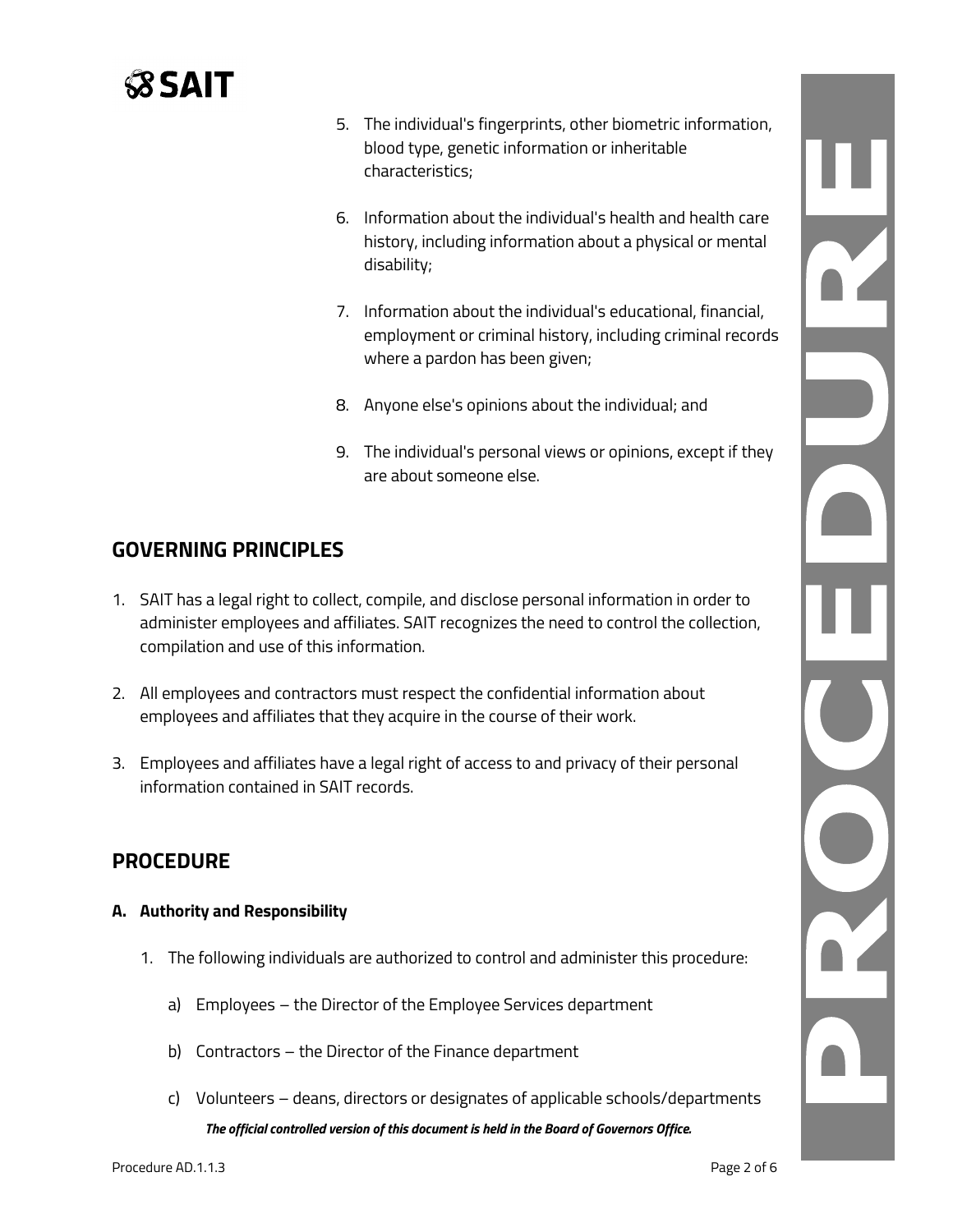

#### **B. Personal Information Use Principles**

- 1. SAIT will collect or compile personal information about an employee or affiliate only where such collection or compilation is:
	- a) Directly related to and required for the administration of employees and affiliates;
	- b) For law enforcement purposes;
	- c) Specifically authorized or required under a statute.
- 2. The collection, compilation, use, retention and disclosure of an employee or affiliate's personal information must comply with the requirements of the *Freedom of Information and Protection of Privacy Act* (*FOIP Act*). These include:
	- a) Notification of SAIT's authority for collection and intended use of personal information, except where excepted from notice under the provisions of the *FOIP Act*;
	- b) Collection of personal information directly from the individual except where the *FOIP Act* provides otherwise or as authorized by the employee or affiliate;
	- c) Use of the personal information only for the stated purpose or a consistent purpose; and
	- d) Disclosure of the personal information only in accordance with the requirements of *FOIP*, for a purpose consistent with the purpose of collection, or as the individual has authorized.
- 3. The use, disclosure and retention of an employee or affiliate's personal information is limited to the process for which it was initially collected, unless statutory authority provides otherwise or the individual has provided written consent otherwise.

#### **C. Protection and Disclosure of an Employee or Affiliate's Personal Information**

- 1. SAIT will make every reasonable effort to protect the confidentiality of employee and affiliate records and to keep those records out of the hands of those who would use them for other than legitimate purposes.
- 2. Employee and affiliate records shall be maintained by and/or under the authority of the following departments: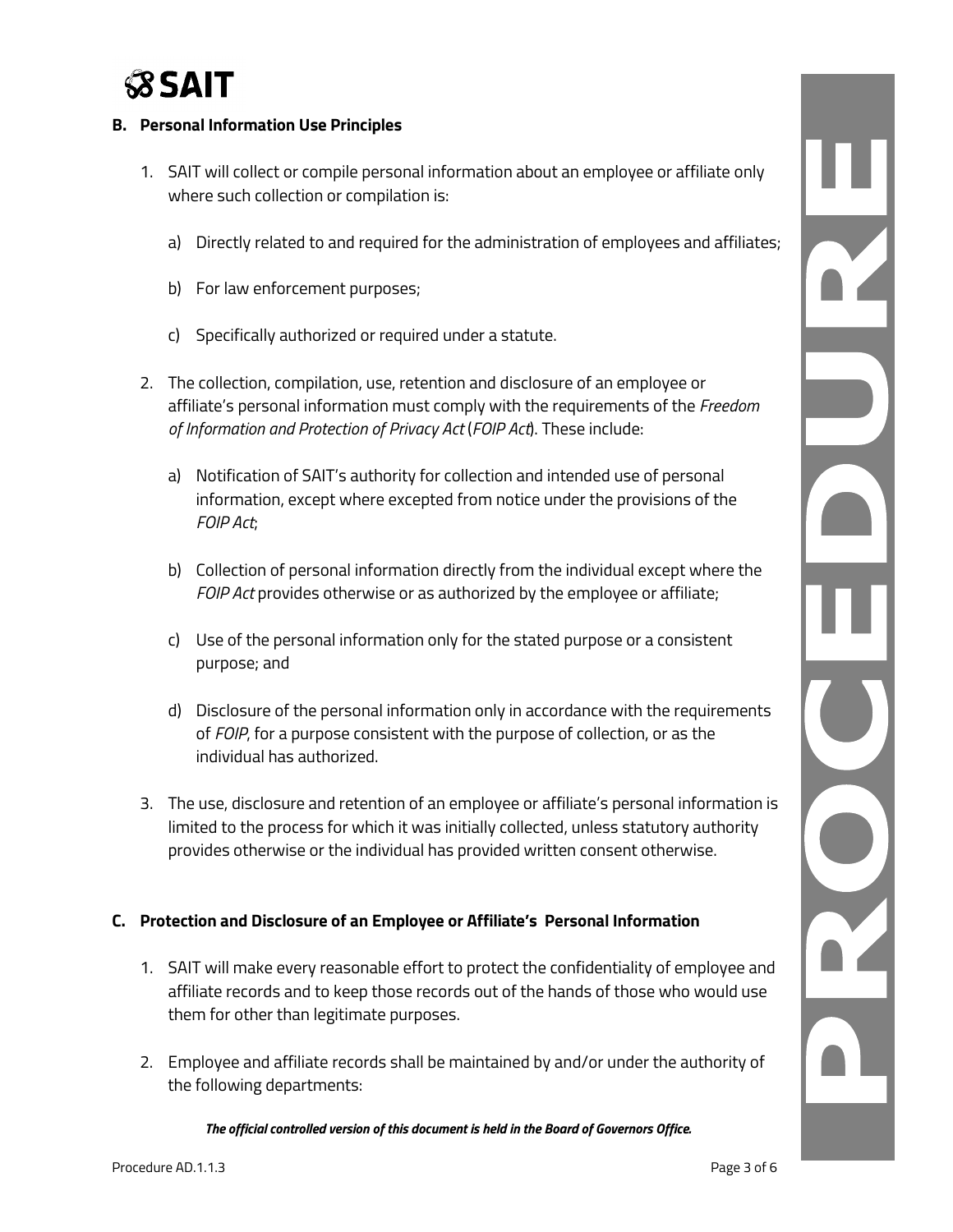

- a) Employees Employee Services
- b) Contractors Finance
- c) Volunteers Applicable schools/departments
- 3. Employee Services maintains official employment records and files. These shall not be released outside this office except with the written authorization of the director of Employee Services or designate.
- 4. The release of information from an employee or affiliate's official record or file is only authorized to the following SAIT individuals unless otherwise specifically authorized by other SAIT procedures. The dean, director or designate will determine the legitimacy of all such requests for release of personal information.
	- a) Employees Director of Employee Services
	- b) Contractors Director of Finance
	- c) Volunteers Deans, directors or designates of applicable schools/departments
- 5. An employee or affiliate has the right to inspect that individual's personal record and is entitled to an explanation of the information recorded on it, subject to the following:
	- a) An employee or affiliate is allowed access to the personal record during normal business hours, upon written request and proof of identification.
	- b) When the original is shown, examination should be permitted only under conditions which will prevent its alteration or mutilation. Original permanent records may not be removed from Employee Services except as required by order of a competent court or tribunal.
	- c) The employee or affiliate has the right to ask SAIT to correct the personal information that SAIT holds about that individual. Employee Services shall make routine changes in statistical information. In the event of a dispute as to the accuracy of the information that SAIT maintains, an employee may appeal to the director of Employee Services.
- 6. SAIT employees who have a legitimate interest in an employee or affiliate's record and a demonstrated need to know will be permitted access to the record. The director of Employee Services or designate will determine whether the need to have access to the record has been demonstrated.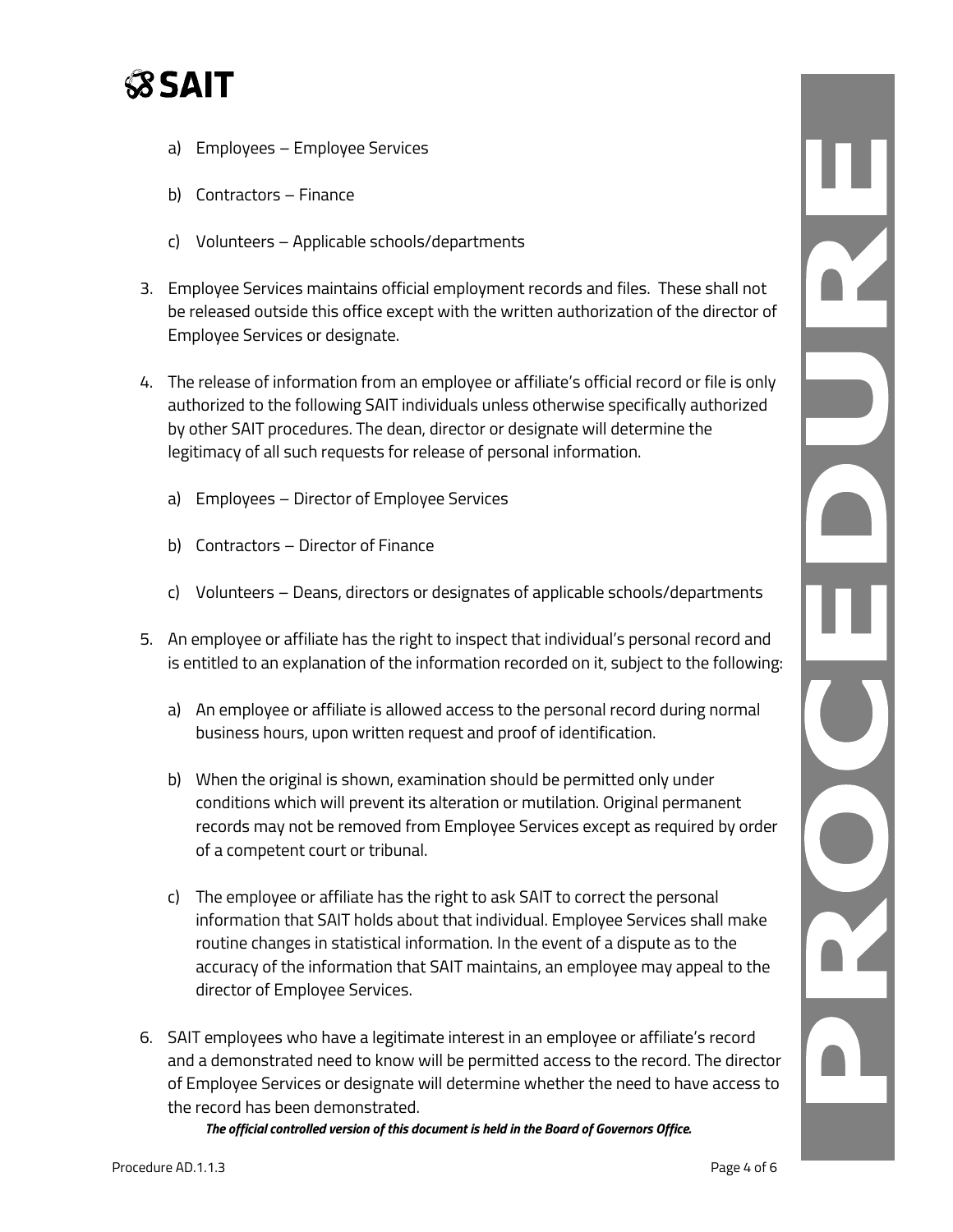

- 7. Disclosure to other persons or agencies of any personal information is prohibited, except as authorized elsewhere within this procedure or with the written consent of the employee or affiliate concerned. In particular, disclosure without statutory authority and/or consent is not permitted to:
	- a) Commercial or credit agencies of any kind;
	- b) Debt collectors;
	- c) Employers;
	- d) Government or other agencies including sponsoring bodies;
	- e) Legal agents (except by a court order or appropriate legislation);
	- g) Representative of foreign states.
- 8. Urgent requests for an employee or affiliate's information, such as address, telephone number or immediate whereabouts, based upon an apparent emergency, should be handled by Employee Services or other appropriate official unless the individual has expressly authorized the release of this information or as authorized elsewhere in this procedure.
- 9. No personal information will be given by telephone except to authorized personnel concerned with purposes for which the information was collected or as otherwise specified in this procedure. When the caller is not personally known, the name of the caller and the telephone number shall be taken and the call returned. If there are any doubts as to the authenticity of the caller or the request, information shall not be released.
- 10. Access to employee and affiliate information, including but not limited to salary data and employment history, shall be limited to those officials responsible for those matters and may not be released to anyone except as otherwise stated in this procedure.
- 11. Information gathered on an employee or affiliate may be used for research purposes provided that the data is anonymous. Should a research project require that an employee or affiliate's name be attached to the data, a Release of Information must be completed by the individual. All researchers shall complete a Research Proposal and Agreement prior to undertaking the proposed project.